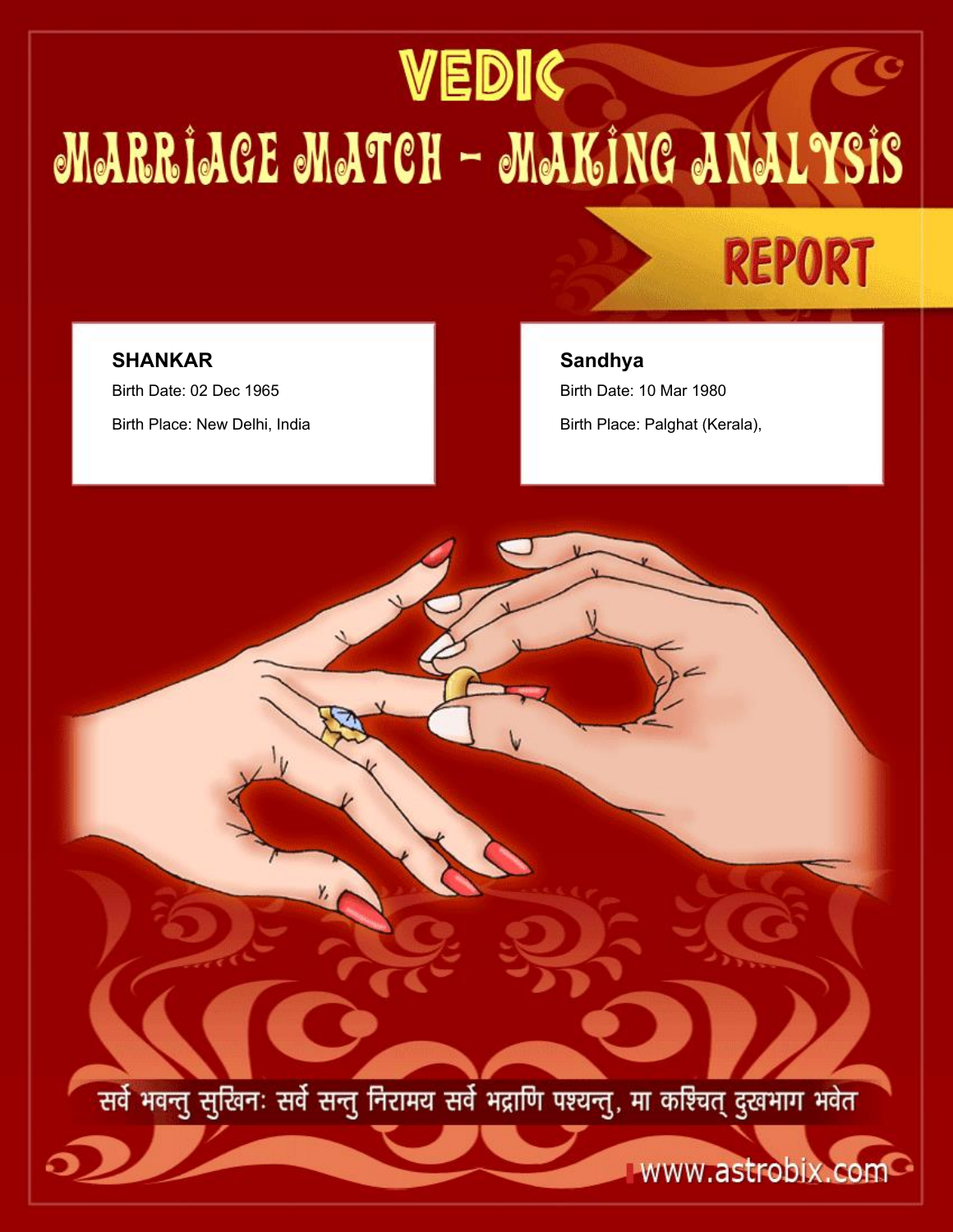

## **SHANKAR Sandhya**

**Date of Birth** 02 Dec 1965 Thursday 10 Mar 1980 Monday **Time of Birth 11:57:00 AM 04:00:00 AM Place of Birth** New Delhi, India Palghat (Kerala), India Personal Palghat (Kerala), India **Ayanmash** NC Lahiri NC Lahiri NC Lahiri NC Lahiri **Local Mean Time** 11:35:48 03:36:48 **Sidreal Time** 16:19:21 16:19 14:47:49 **LT Correction** 21:12:0 23:12:0 **Obliq** 23.44 23.44 23.44 **Lagna Capricorn Capricorn Capricorn Capricorn Lagna Lord** Saturn Saturn Saturn Saturn Saturn Saturn Saturn Saturn Saturn Saturn Saturn Saturn Saturn Saturn Saturn Saturn Saturn Saturn Saturn Saturn Saturn Saturn Saturn Saturn Saturn Saturn Saturn Saturn Saturn Saturn **Rashi** Aquarius Aquarius Scorpio **Rashi Lord** Saturn Saturn Mars **Nakshatra P.Bhadra P.Bhadra P.Bhadra Jyestha Nakshatra Lord Makshatra Lord** Jupiter **Mercury Charan** 2 3 **Tithi** Navmi Shukla Ashtami Krishna Paya Gold Gold Gold Gold Gold **S.S. Yoga** Vajra Vajra Siddhi **Karan** Balava Balava Balava Balava **Varna** Brahmin Shudra Brahmin Brahmin **Tatwa** Akash Vayu **Vashya** Keet **Yoni** Mrig(M) and  $\mathsf{Lion}(\mathsf{M})$ **Gana** Rakshas Manushya **Manushya** Rakshas **Nadi** Aadi Aadi Aadi Aadi Aadi **Nadi Pada Ant** Ant Madhya **Vihaga** Vayas Shikkaval Shikkaval Vayas **First Letters** Say, So, Daa, Dee No, Yaa, Yee, Yoo **Sun Sign State Scorpio Aquarius** Scorpio Aquarius **Decanate** 2 3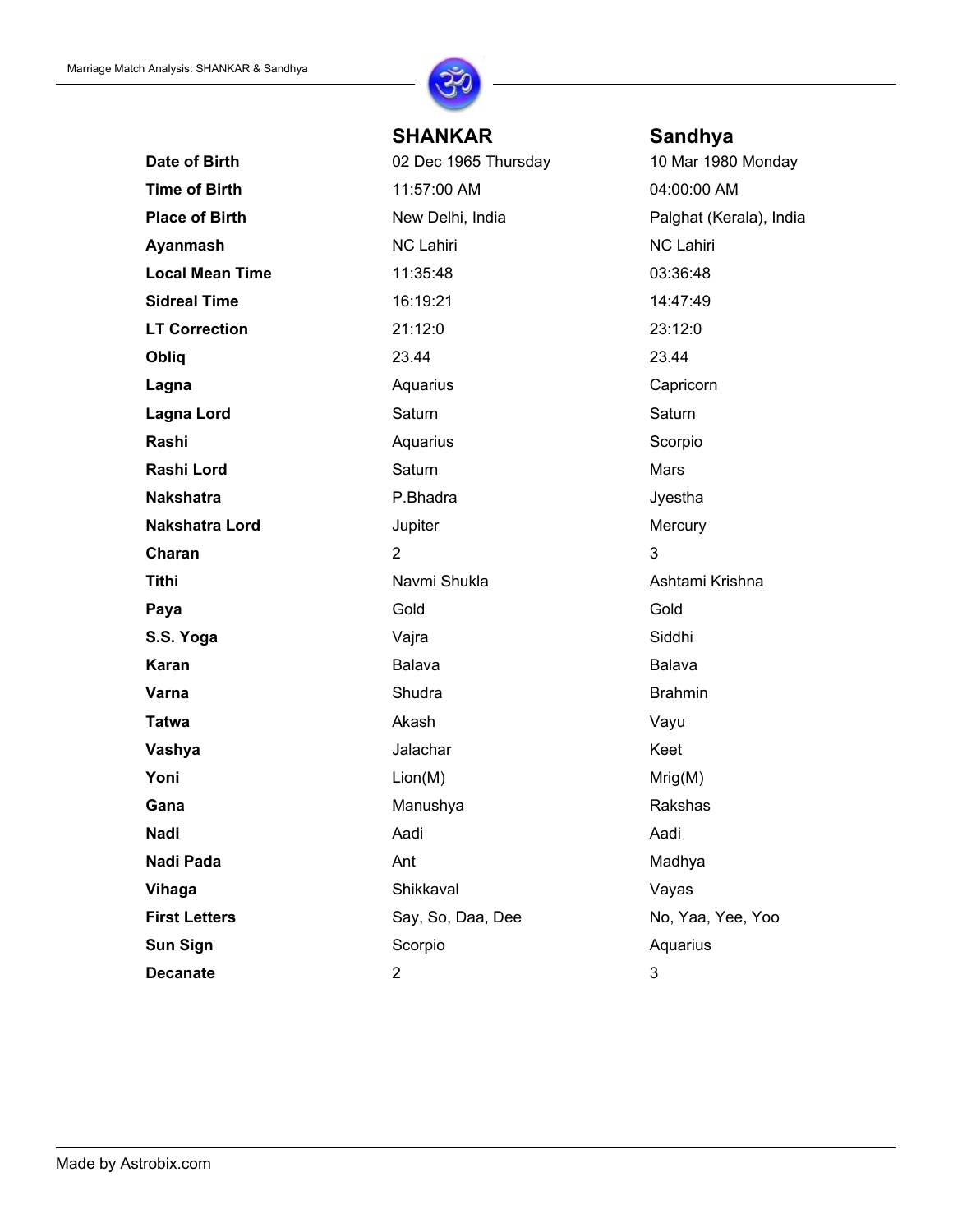

## **Boy's Data**

## **Girl's Data**

| <b>Planets</b> | Rashi         | <b>Degrees</b> | Dir           | <b>Planets</b> | Rashi        | <b>Degrees</b> | Dir           |
|----------------|---------------|----------------|---------------|----------------|--------------|----------------|---------------|
| Ascendant      | Aquarius      | 1:53:42        |               | Ascendant      | Capricorn    | 12:17:24       |               |
| Sun            | Scorpio       | 16:29:27       | <b>Direct</b> | Sun            | Aquarius     | 25:55:46       | <b>Direct</b> |
| <b>Mercury</b> | Scorpio       | 18:38:50       | Retro         | <b>Mercury</b> | Aquarius     | 18:33:27       | Retro         |
| Venus          | Capricorn     | 2:31:7         | <b>Direct</b> | Venus          | <b>Aries</b> | 9:57:26        | <b>Direct</b> |
| <b>Mars</b>    | Sagittarius   | 20:19:29       | <b>Direct</b> | <b>Mars</b>    | Leo          | 7:2:50         | Retro         |
| Jupiter        | Gemini        | 4:59:4         | Retro         | Jupiter        | Leo          | 9:53:20        | Retro         |
| Saturn         | Aquarius      | 17:23:46       | <b>Direct</b> | Saturn         | Virgo        | 0:23:51        | Retro         |
| Moon           | Aquarius      | 27:59:50       | <b>Direct</b> | Moon           | Scorpio      | 25:16:26       | <b>Direct</b> |
| Rahu           | <b>Taurus</b> | 10:50:26       | Retro         | Rahu           | Leo          | 4:39:56        | Retro         |
| Ketu           | Scorpio       | 10:50:26       | Retro         | Ketu           | Aquarius     | 4:39:56        | Retro         |
| <b>Uranus</b>  | Leo           | 26:0:17        | <b>Direct</b> | Uranus         | Scorpio      | 1:56:54        | Retro         |
| <b>Neptune</b> | Libra         | 27:5:27        | <b>Direct</b> | <b>Neptune</b> | Scorpio      | 29:2:6         | <b>Direct</b> |
| Pluto          | Leo           | 24:59:31       | <b>Direct</b> | Pluto          | Virgo        | 27:38:19       | Retro         |

## **Boy's Kundli**

## **Girl's Kundli**

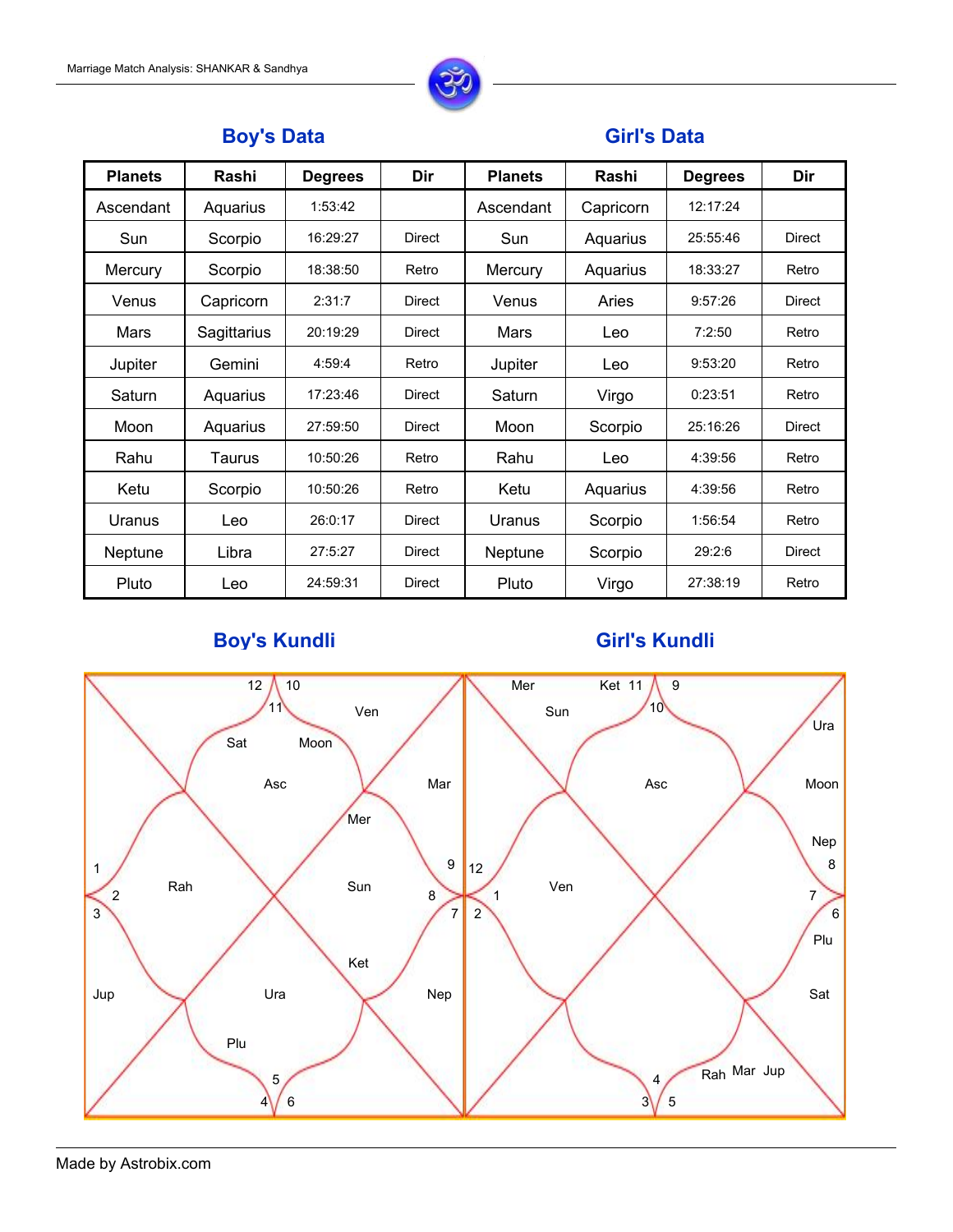

## **Guna Match Table**

| <b>GROUP</b> | Girl<br><b>Boy</b> |                | <b>Points</b>  | <b>Max. Points</b> |
|--------------|--------------------|----------------|----------------|--------------------|
| Varna        | Shudra             | <b>Brahmin</b> | $\theta$       |                    |
| Vashya       | Jalachar           | Keet           | $\overline{2}$ | $\overline{2}$     |
| Tara         | <b>Mitra</b>       | Vipat          | 1.5            | 3                  |
| Yoni Kuta    | Lion(M)            | Mrig(M)        | $\overline{2}$ | 4                  |
| Graha Maitri | Saturn             | <b>Mars</b>    | 0.5            | 5                  |
| Gana         | Manushya           | <b>Rakshas</b> | $\mathbf 0$    | $6\phantom{1}6$    |
| Rasi         | Aquarius           | Scorpio        | $\overline{7}$ | $\overline{7}$     |
| Nadi         | Aadi               | Aadi           | $\mathbf 0$    | 8                  |
| Total        | ---                |                | 13             | 36                 |

### **Match Making Score is: 13**

The score of the compatibility test is below average. There may be conflicts of interests and disharmony between the married couple. Please consult a professional astrologer for consideration of other factors.

### **Manglik Checking (Mars Blemish)**

Manglik Dosha is present in both and Boy's and Girl's charts but is cancelled due to auspicious positions of some planets. The match is favourable and will have no ill-effect on the count of Manglik Dosha.

|                      | <b>Boy</b> | Girl     | <b>Favourable</b> |  |
|----------------------|------------|----------|-------------------|--|
| Rajju                | Nabhi      | Pada     | Yes               |  |
| <b>Mahendra</b>      | P.Bhadra   | P.Bhadra | $\overline{2}$    |  |
| <b>Stree Deergha</b> | P.Bhadra   | P.Bhadra | 1.5               |  |
| Vedha                | P.Bhadra   | P.Bhadra | 2                 |  |

## **Other Kootas**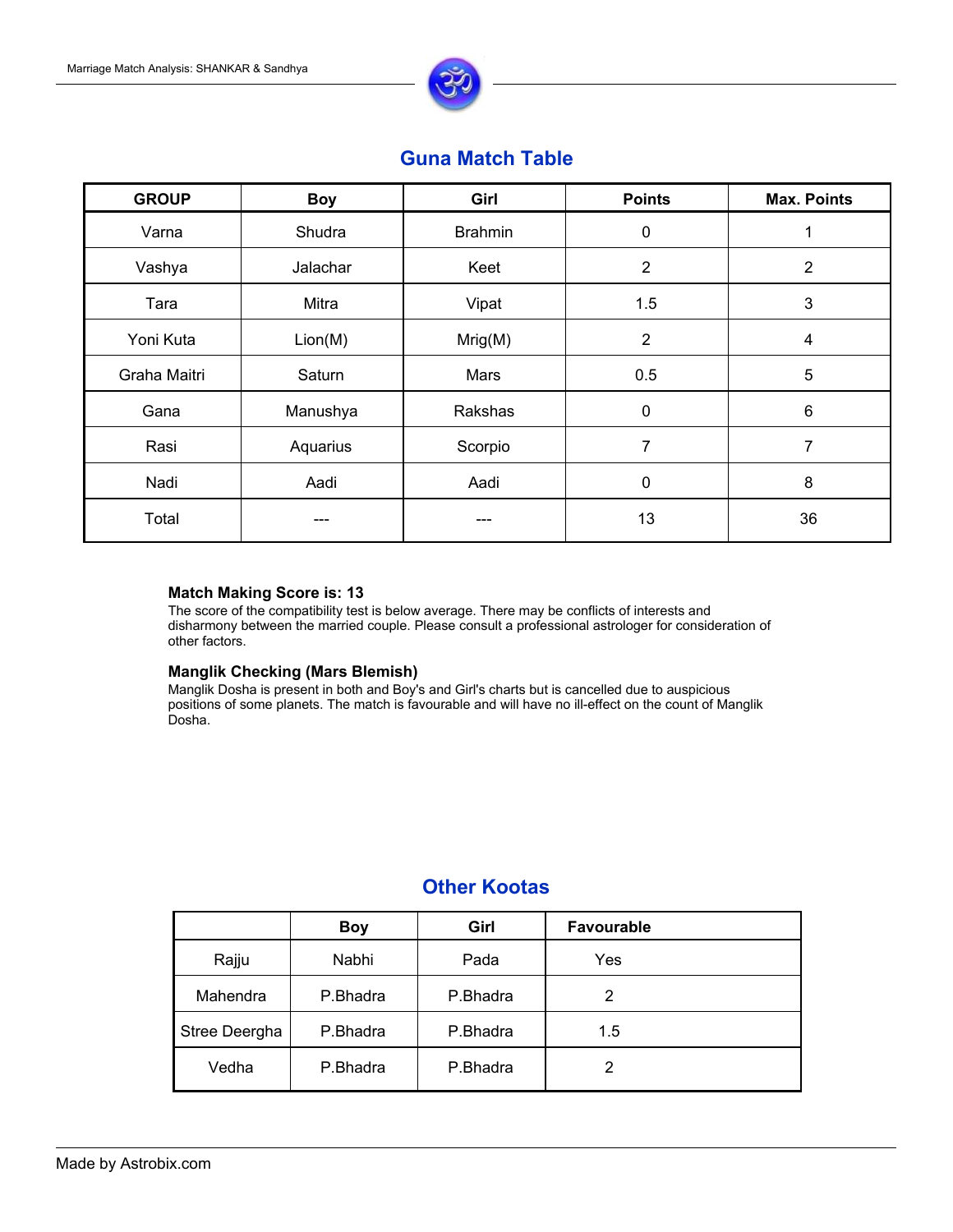

## **Varna**

The boy's varan is Shudra while the girl belongs to Brahmin varan. The boy's temperament may be somewhat indifferent at times, which may make her feel isolated in many ways. She may consider herself superior to him so often. This could cause resentment in their relationship. As far as domestic affairs are concerned, they both will have their individual thoughts and approach things differently. This is not a very conducive alliance. However, if other gunas are matched, then this union may be taken into consideration.

## **Vashya**

The boy's vashya is Jalchar and the girl comes under Keet vashya. This combination indicates a psychic link between the natives. They may have intuitive, sympathetic insight into each others moods, feelings and emotional conditioning. They will stimulate each other imagination and share many esthetic and psychological perceptions and feelings. They will support each other's need for privacy and sanctuary. The boy can provide the girl with domestic security and the girl's intuitive insight may prove helpful to the boy.

## **Tara**

The boy's tara is Mitra and the girl comes under Vipat tara. This is a good combination. In this relationship, the boy will turnout to more sensible and matured. She will put his best efforts to maintained very good relations. In turn, the girl may play a subdued role and at times, find herself confused to take the right decisions. She is advised to be more practical in her approach. However, both tara's match well. They will also develop liking for each other in a due course of time.

## **Yoni Kuta**

The boy's yoni is Simha and the girl comes under Mrig yoni. A lasting and co-operative match. Both are full of life and are demonstrative people, who may find real joy in their union. The girl is loyal, honest and sincere enough to follow the boy's excellent vibrations. She will be impressed by his intelligent, high spirited and thoughtful ways. While he loves her sense of humor, reason and logic. The girl is realistic enough to understand and accept the boy's short comings, while he will not take offence at her simple, observant and straightforward manners. Physically, it may prove to be a satisfying union.

## **Graha Maitri**

The boy and the girl both comes under Saturn's lordship. The natives have compatible attitudes toward handling business, financial, educational and professional affairs. The natives will bring out each other's qualities of patience, hard work, prudence and fore thought. The natives' adherence to principle and mutual responsibility will make them stead fast and loyal friends. The natives can further each other's determination and resolve to achieve social and professional goals and status through their careful and systematic planning.

## **Gana**

The boy's gan is Manushya and the girl comes under Rakshasha gan. A difficult combination, this often results in arguments and heated disagreements. The natives are likely to view each other as a threat to one's status and authority while dealing with each other. The boy may feel that the girl's behaviour is too rough and tough at times. He will also feels that she is stubborn up to certain extent. In turn, she may feel that the boy is not practical in his